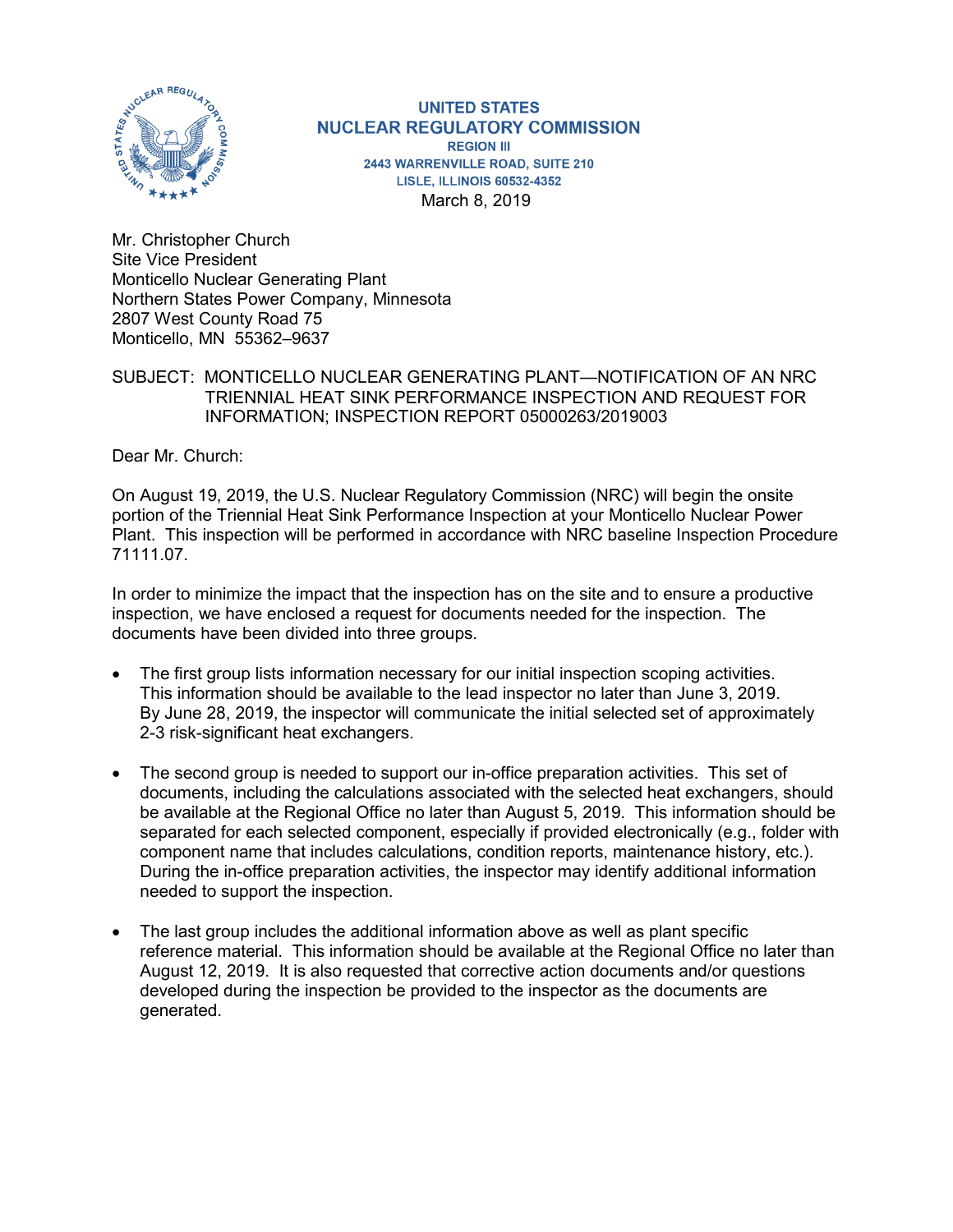All requested documents are to be for the time period from the onsite inspection period back to the documents that were provided in response to the previous Heat Sink Performance Inspection. If no activities were accomplished in that time period, then the request applies to the last applicable document in the previous time period. It is important that these documents be as complete as possible, in order to minimize the number of documents requested during the preparation week or during the onsite inspection.

The lead inspector for this inspection is Vance Petrella. We understand that our licensing contact for this inspection is Gus Hernandez of your organization. If there are any questions about the inspection or the material requested in the enclosure, please contact the lead inspector at 630-829-9847 or via e-mail at Vance. Petrella@nrc.gov.

This letter does not contain new or amended information collection requirements subject to the Paperwork Reduction Act of 1995 (44 U.S.C. 3501 et seq.). Existing information collection requirements were approved by the Office of Management and Budget, Control Number 3150-0011. The NRC may not conduct or sponsor, and a person is not required to respond to, a request for information or an information collection requirement unless the requesting document displays a currently valid Office of Management and Budget Control Number.

This letter and its enclosure will be made available for public inspection and copying at <http://www.nrc.gov/reading-rm/adams.html> and at the NRC Public Document Room in accordance with 10 CFR 2.390, "Public Inspections, Exemptions, Requests for Withholding."

Sincerely,

*/RA/*

Vance Petrella, Reactor Engineer Engineering Branch 2 Division of Reactor Safety

Docket No. 50–263 License No. DPR–22

Enclosure: Document Request for Triennial Heat Sink Performance Inspection

cc: Distribution via LISTSERV®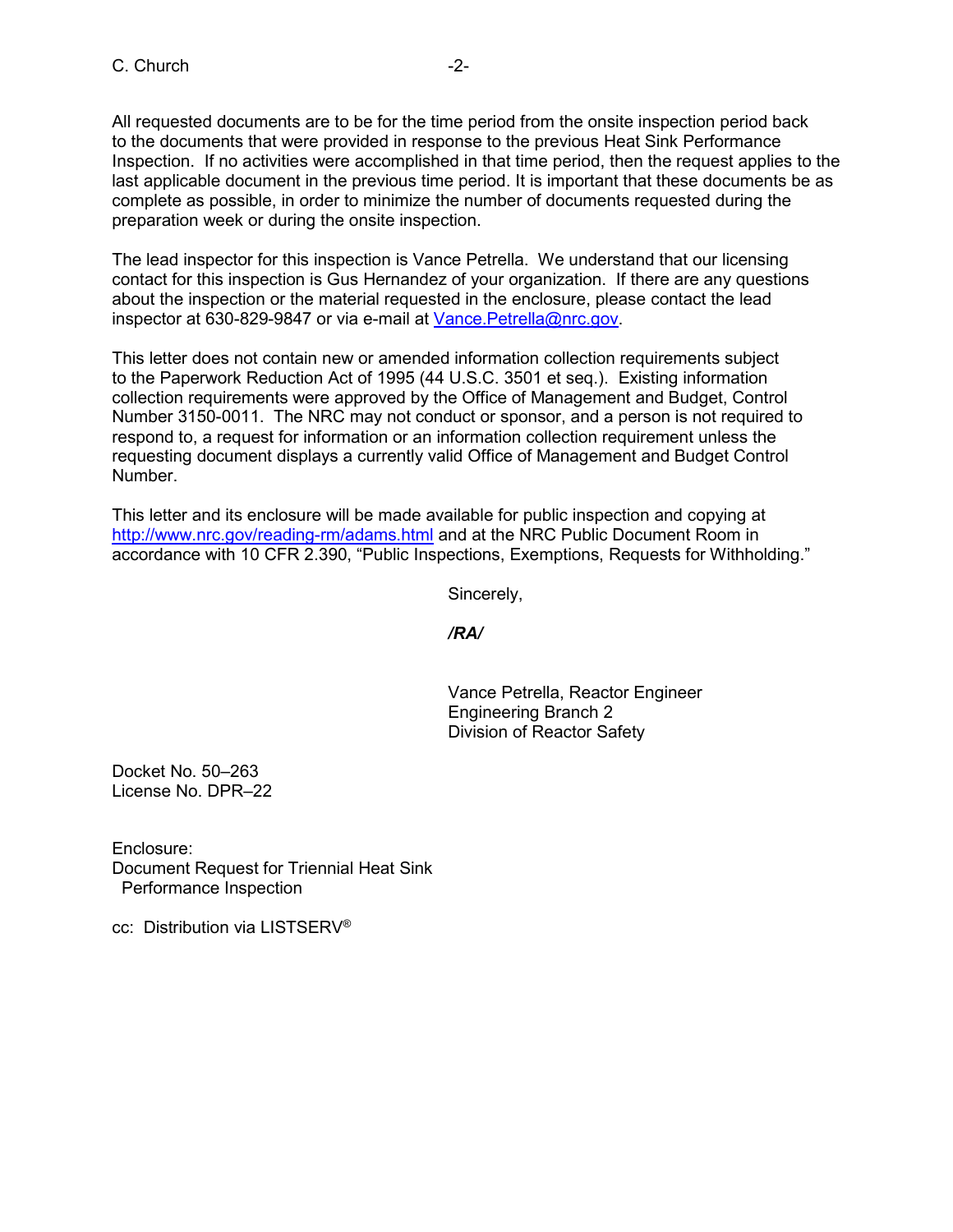## C. Church -3-

Letter to Christopher Church from Vance Petrella dated March 8, 2019

SUBJECT: MONTICELLO NUCLEAR GENERATING PLANT—NOTIFICATION OF AN NRC TRIENNIAL HEAT SINK PERFORMANCE INSPECTION AND REQUEST FOR INFORMATION; INSPECTION REPORT 05000263/2019003

DISTRIBUTION: Michael McCoppin RidsNrrDorlLpl3 RidsNrrPMMonticello RidsNrrDirsIrib Resource Darrell Roberts John Giessner Jamnes Cameron Allan Barker DRPIII DRSIII

| ADAMS Accession Number: ML19070A130 |  |
|-------------------------------------|--|
|-------------------------------------|--|

| <b>OFFICE</b> | <b>RIII</b>  |  |  |  |  |
|---------------|--------------|--|--|--|--|
| <b>NAME</b>   | VPetrella:cl |  |  |  |  |
| <b>DATE</b>   | 03/08/19     |  |  |  |  |

*OFFICIAL RECORD COPY*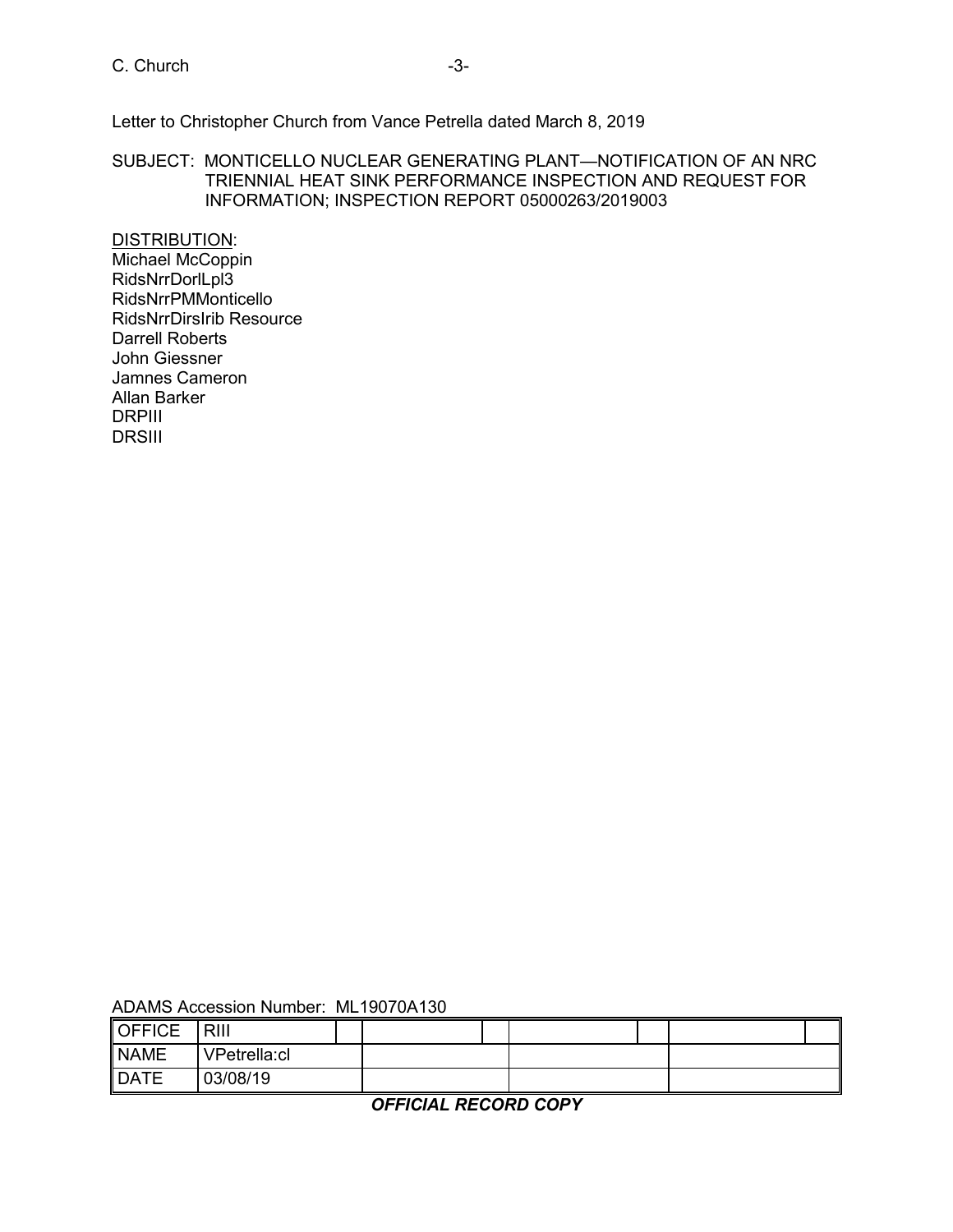## **DOCUMENT REQUEST FOR TRIENNIAL HEAT SINK PERFORMANCE INSPECTION**

| <b>Inspection Report:</b>    | 05000263/2019003                                         |
|------------------------------|----------------------------------------------------------|
| <b>Inspection Dates:</b>     | August 19-23, 2019                                       |
| <b>Inspection Procedure:</b> | 71111.07, "Heat Sink Performance"                        |
| Lead Inspector:              | Vance Petrella<br>630-829-9847<br>Vance.Petrella@nrc.gov |

Please provide the information electronically in "pdf" files, Excel, or other searchable formats, preferably on some portable electronic media (e.g., CD-ROM, DVD). The portable electronic media should contain descriptive names, and be indexed and hyperlinked to facilitate ease of use. Information in "lists" should contain enough information to be easily understood by someone who has knowledge of light water reactor technology.

#### *I. Information Requested By June 3, 2019*

- 1. List of the Generic Letter (GL) 89-13, "Service Water System Problems Affecting Safety-Related Equipment," heat exchangers in order of risk significance.
- 2. Copy of heat exchanger performance trending data tracked for each GL 89-13 heat exchanger.
- 3. List of Corrective Action Program (CAP) documents (with a short description) associated with GL 89-13 heat exchangers, heat sinks, silting, corrosion, fouling, or heat exchanger testing, for the previous 3 years or since the last CAP document list was sent to the U.S. Nuclear Regulatory Commission for the previous Heat Sink Performance Inspection. The list should include all CAP documents not on the last CAP document list.
- 4. Copy of any self-assessment done on any of GL 89-13 heat exchangers, Ultimate Heat Sink (UHS), and safety-related service water systems since the last Heat Sink Performance Inspection.
- 5. Last two System Health Report(s) and maintenance rule system notebooks for all the GL 89-13 heat exchangers, UHS, and safety-related service water systems.
- 6. List of engineering-related operator workarounds (with a short description) associated with GL 89-13 heat exchangers. The requested documents are to be for the time period from the onsite inspection period back to the documents that were provided in response to the previous Heat Sink Performance Inspection.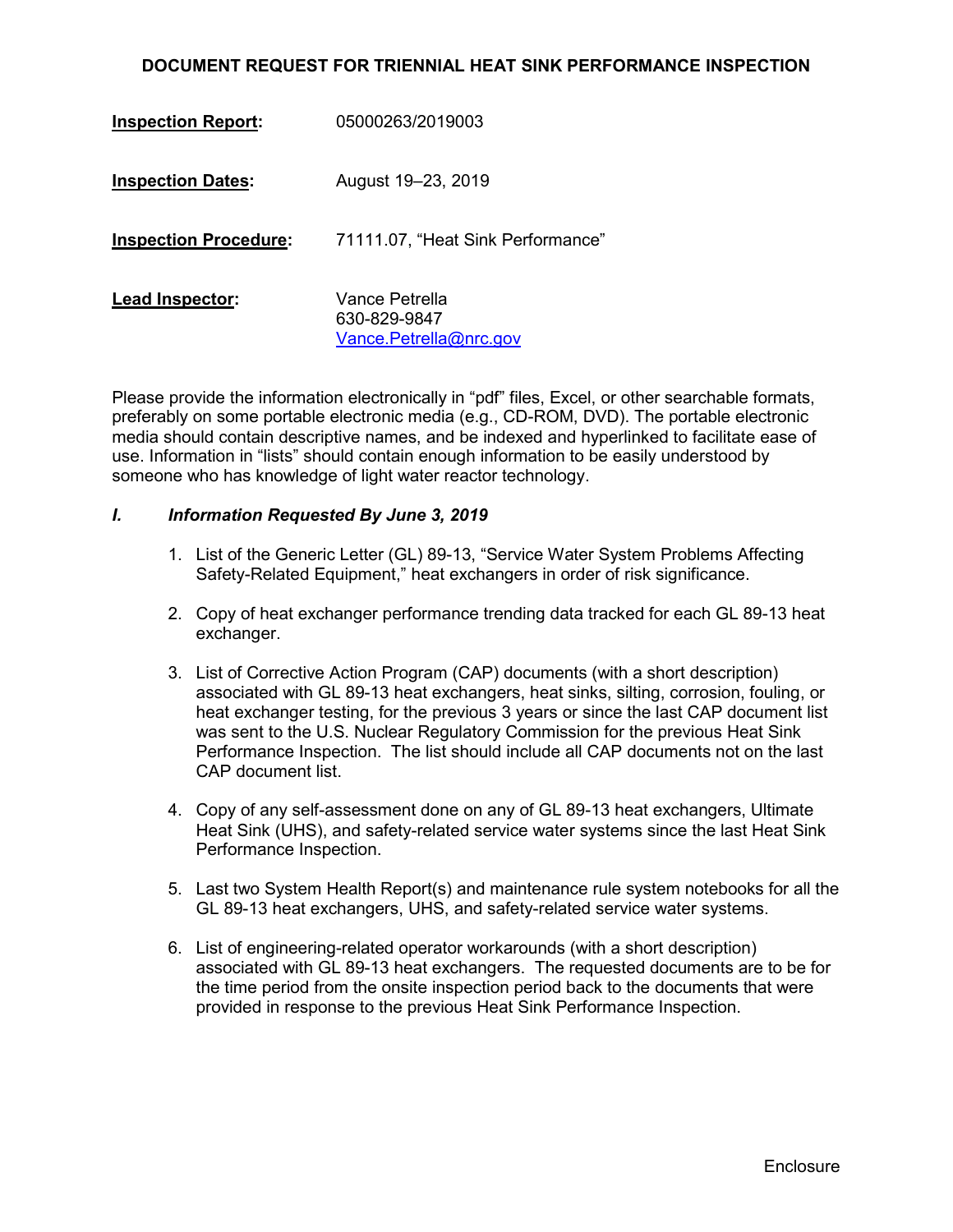## **DOCUMENT REQUEST FOR TRIENNIAL HEAT SINK PERFORMANCE INSPECTION**

- 7. List of permanent and temporary modifications (with a short description) associated with GL 89-13 heat exchangers, UHS, and safety-related service water systems. The requested documents are to be for the time period from the onsite inspection period back to the documents that were provided in response to the previous Heat Sink Performance Inspection.
- 8. Electronic copies of the current Final Safety Analysis Report, Technical Specifications, Technical Specifications Basis, and Technical Report Manual.
- 9. List of enhancements and/or commitments made during license renewal for GL 89-13 heat exchangers, UHS, and safety-related service and closed cooling water systems (as applicable).
- 10. Electronic copies of the current Probability Risk Assessment Summary Note Books.

### *II Information Requested By August 5, 2019*

- 1. Copies of the GL 89-13 responses.
- 2. Copies of procedures developed to implement the recommendations of GL 89-13 (e.g., the GL 89-13 Heat Exchanger Program description).
- 3. Copies of the selected CAP documents.
- 4. For the specific heat exchangers selected:
	- a. Copies of the Updated Final Safety Analysis Report (UFSAR) sections applicable for each heat exchanger.
	- b. Copy of system description and design basis document for the heat exchangers (as applicable).
	- c. Provide the calculations or evaluations that:
		- i. establish the limiting design basis heat load required to be removed by each of these heat exchangers;
		- ii. demonstrate the heat exchangers capacity to remove the limiting heat load;
		- iii. correlate surveillance testing and/or inspection results from these heat exchangers with design basis heat removal capability (e.g., basis for surveillance test and/or inspection acceptance criteria);
		- iv. evaluate the potential for water hammer in each heat exchanger or associated piping; and
		- v. evaluate excessive tube vibration in each heat exchanger.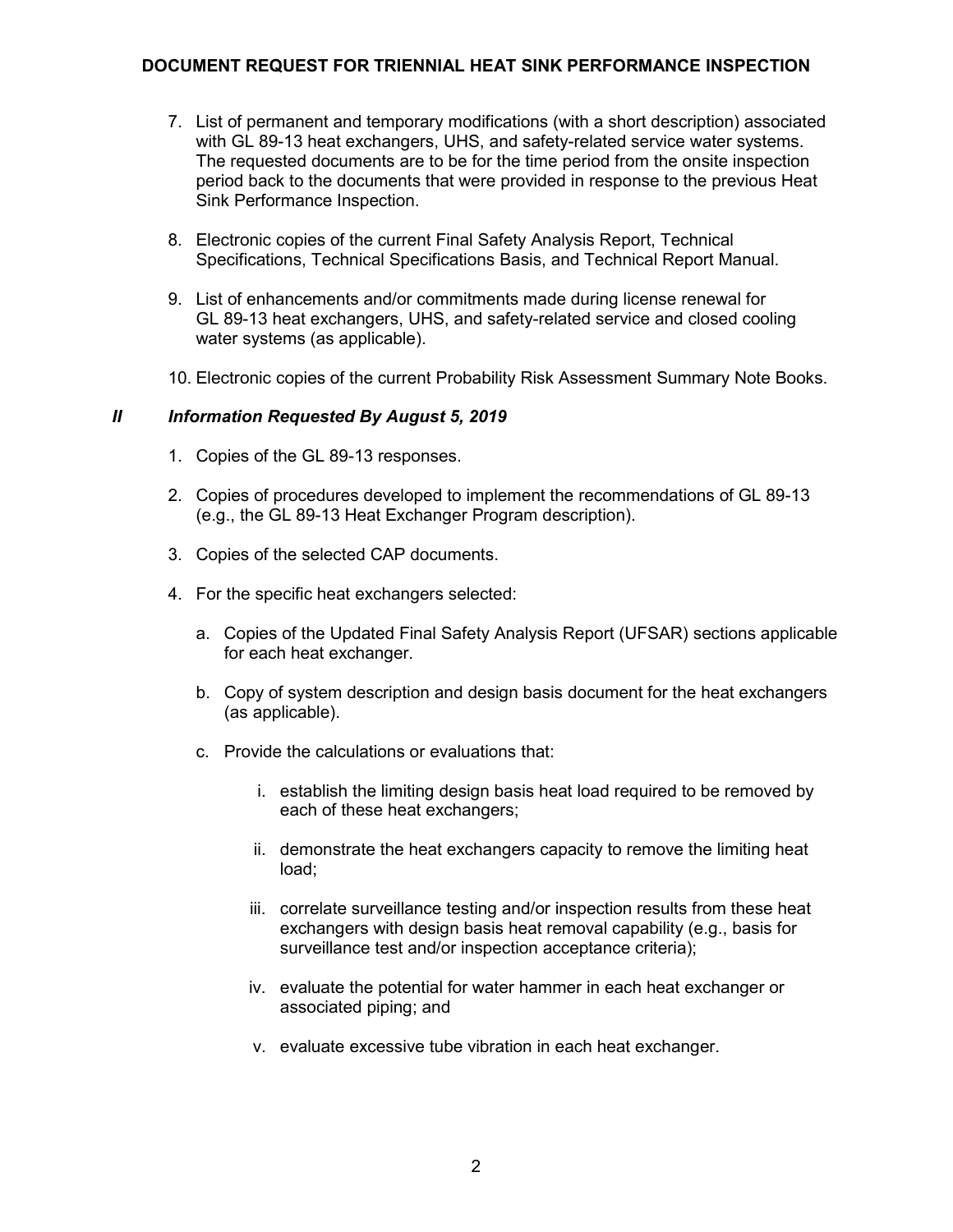- d. Copy of any operability determinations or other documentation of degradation associated with the heat exchangers or the systems that support the operation for the selected heat exchangers.
- e. Copy of the construction code, design specification, heat exchanger data sheets, and vendor documents including component drawings applicable for the heat exchangers.
- f. Copies of normal, abnormal, and emergency operating procedures associated with the selected heat exchangers.
- g. Copies of the Aging Management Programs (AMP) and the implementing procedures that manage aging of the selected heat exchangers (as applicable).
- 5. For the UHS and the safety-related service water system (or equivalent):
	- a. Copies of the applicable UFSAR sections.
	- b. Copy of system description and design basis document (as applicable).
	- c. Copy of any operability determinations or other documentation of degradation associated with the UHS and the safety-related service water system.
	- d. Copy of the document (e.g., UFSAR or Technical Requirements Manual) that states the maximum cooling water system inlet temperature limit that still allows full licensed power operation of the nuclear reactor.
	- e. Copy of the construction code and design specification.
	- f. Copies of normal, abnormal, and emergency operating procedures associated with the UHS and safety-related service water systems including procedures for loss of these systems.
	- g. Copies of corrective action documents associated with waterhammer or hydraulic transients in the service water system since the last Heat Sink Inspection.
	- h. If available, provide an electronic copy of piping and instrumentation diagrams for the service water system, including the intake structure.
	- i. If available, provide electronic copies of the structural drawings of the intake structure and UHS
	- j. Provide a list of calculations (with a short description), which currently apply to UHS and safety-related service water system.
	- k. Provide a list of instruments (with a short description) associated with automatic or alarm functions for the safety-related service water system and/or UHS.
	- l. Provide a list of any design change (with a short description) performed on the UHS or safety-related service water system since the last Heat Sink Performance Inspection.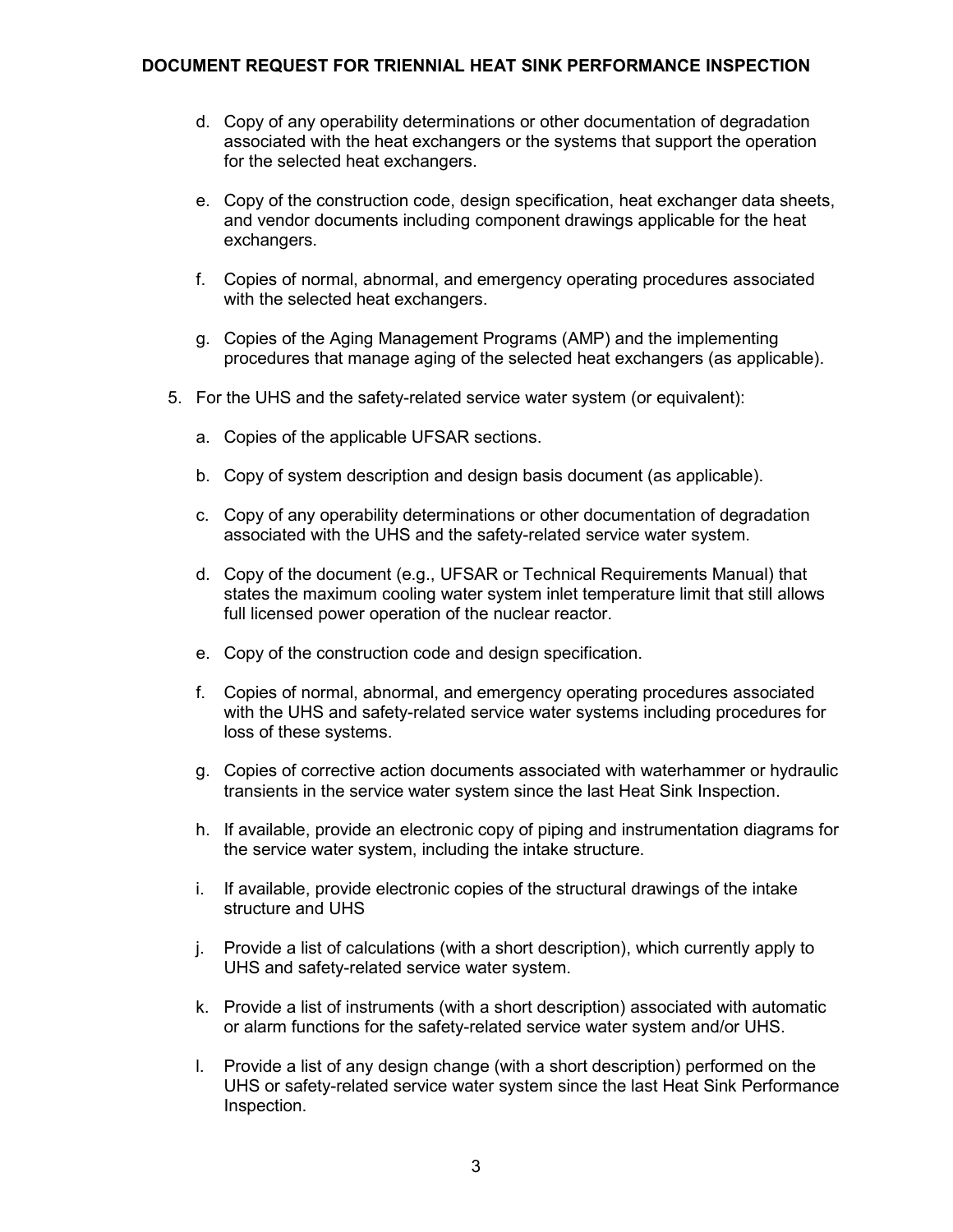- m. Copies of the AMPs and the implementing procedures that manage aging of the UHS (including the intake structure) and the safety-related service and closed cooling water systems (as applicable).
- 6. A schedule of all inspections, cleanings, maintenance, or testing of any safety-related plant heat exchanger to be performed during the onsite portion of the inspection.

# *III Information Requested by August 12, 2019*

- 1. For the specific heat exchangers selected.
	- a. Copies of the two most recent completed tests and evaluation data confirming thermal performance for those heat exchangers which are performance tested.
	- b. Documentation and procedures that identify the types, accuracy, and location of any special instrumentation used for the two most recently completed thermal performance tests for the heat exchangers (e.g., high accuracy ultrasonic flow instruments or temperature instruments). Include calibration records for the instruments used during these tests.
	- c. Information regarding any alarms which monitor on-line performance.
	- d. Copy of the document describing the inspection results of each heat exchanger. The requested documents are to be for the time period from the onsite inspection period back to the documents that were provided in response to the previous Heat Sink Performance Inspection.
	- e. The cleaning and inspection maintenance schedule for each heat exchanger for the next 5 years.
	- f. Copy of the operating procedure that ensures that the maximum cooling water system inlet temperature limit is not exceeded.
	- g. Copy of the calculations or documents which evaluate the potential for water hammer in each heat exchanger or associated piping.
	- h. The documents that describe the controls that prevent heat exchanger degradation due to excessive flow induced vibration during operation.
	- i. Copy of the periodic flow testing at or near maximum design flow. The requested documents are to be for the time period from the onsite inspection period back to the documents that were provided in response to the previous Heat Sink Performance Inspection.
	- j. Copy of the document which identifies the current number of tubes in service for each heat exchanger and the supporting calculation which establishes the maximum number of tubes which can be plugged in each heat exchanger.
	- k. Copy of the document establishing the repair criteria (plugging limit) for degraded tubes which are identified in each heat exchanger.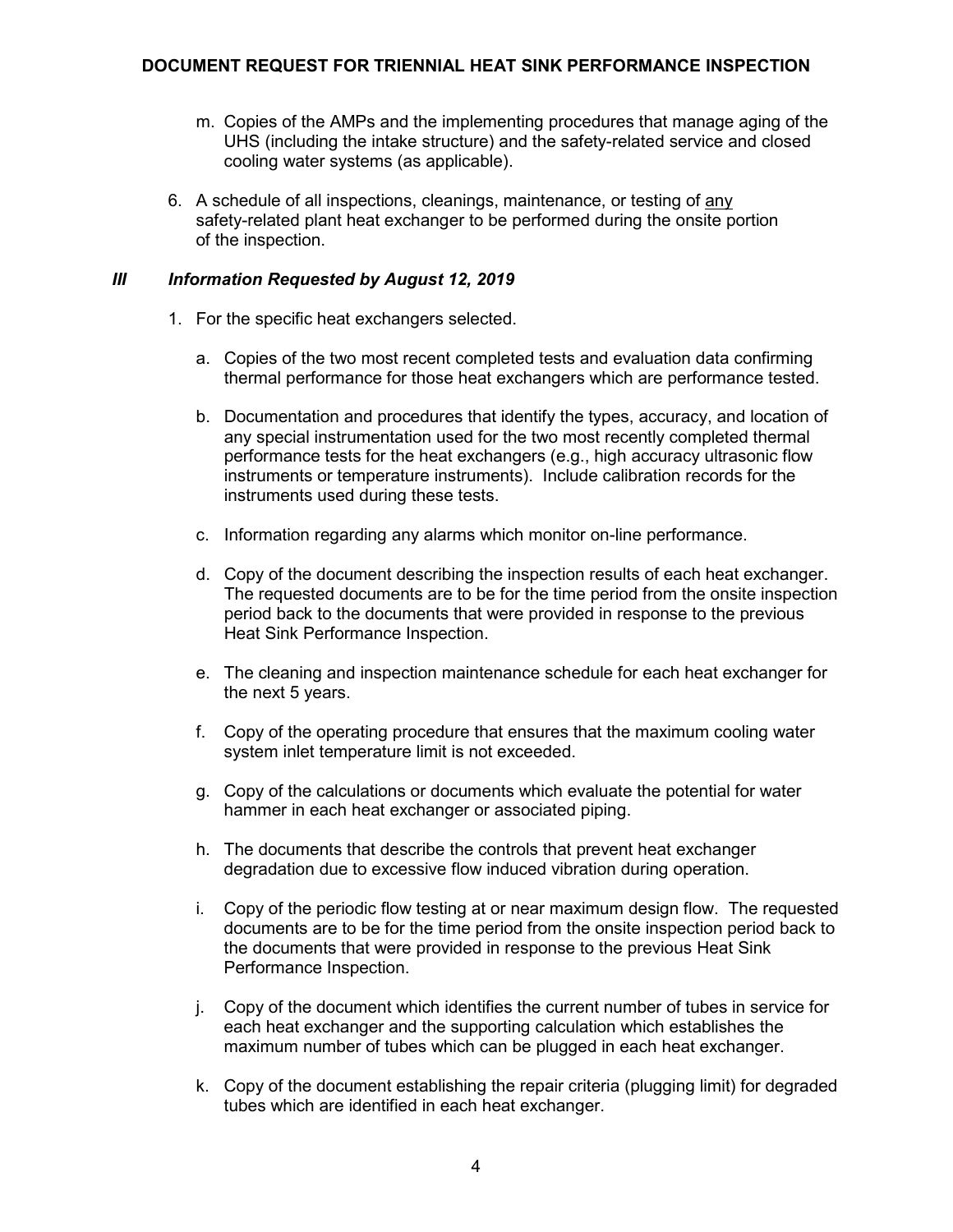- l. Copies of the documents that verify the structural integrity of the heat exchanger (e.g., eddy current summary sheets, ultrasonic testing results, and visual inspection results).
- m. Copies of those documents that describe the methods taken to control water chemistry in the heat exchangers.
- n. Copies of those documents that describe the methods taken to control water chemistry in the heat exchangers, including those credited by any AMPs (as applicable).
- o. Copies of any credited AMP monitoring/inspection results for the selected heat exchangers (as applicable). The requested documents are to be for any completed monitoring/inspection in the time period from the onsite inspection period back to the documents that were provided in response to the previous heat sink performance inspection.
- 2. For the review associated with the system walkdown of the Service Water System:
	- a. Copies of the testing, inspection, or monitoring program procedures for buried or inaccessible piping and the associated results. The requested documents are to be for the time period from the onsite inspection period back to the documents that were provided in response to the previous Heat Sink Performance Inspection.
	- b. Copies of the ultrasonic test results and/or visual inspections that verify the structural integrity of the piping.
	- c. Copies of the procedures to monitor, assess, and disposition active thru wall pipe leaks, including structural evaluations and/or planned corrective actions.
	- d. History of any thru wall pipe leak on the system. The requested documents are to be for the time period from the onsite inspection period back to the documents that were provided in response to the previous Heat Sink Performance Inspection.
	- e. Copies of the documents associated with the periodic inspection program used to detect protective coating failure, corrosion, and erosion.
	- f. Copies of the IST vibration monitoring results and operational history for deep draft vertical pumps, if applicable. The requested documents are to be for the time period from the onsite inspection period back to the documents that were provided in response to the previous Heat Sink Performance Inspection.
- 3. For the review associated with the system walkdown of the service water intake structure:
	- a. Copies of corrective maintenance for the last 6 years associated with service water strainers, traveling screens and trash racks.